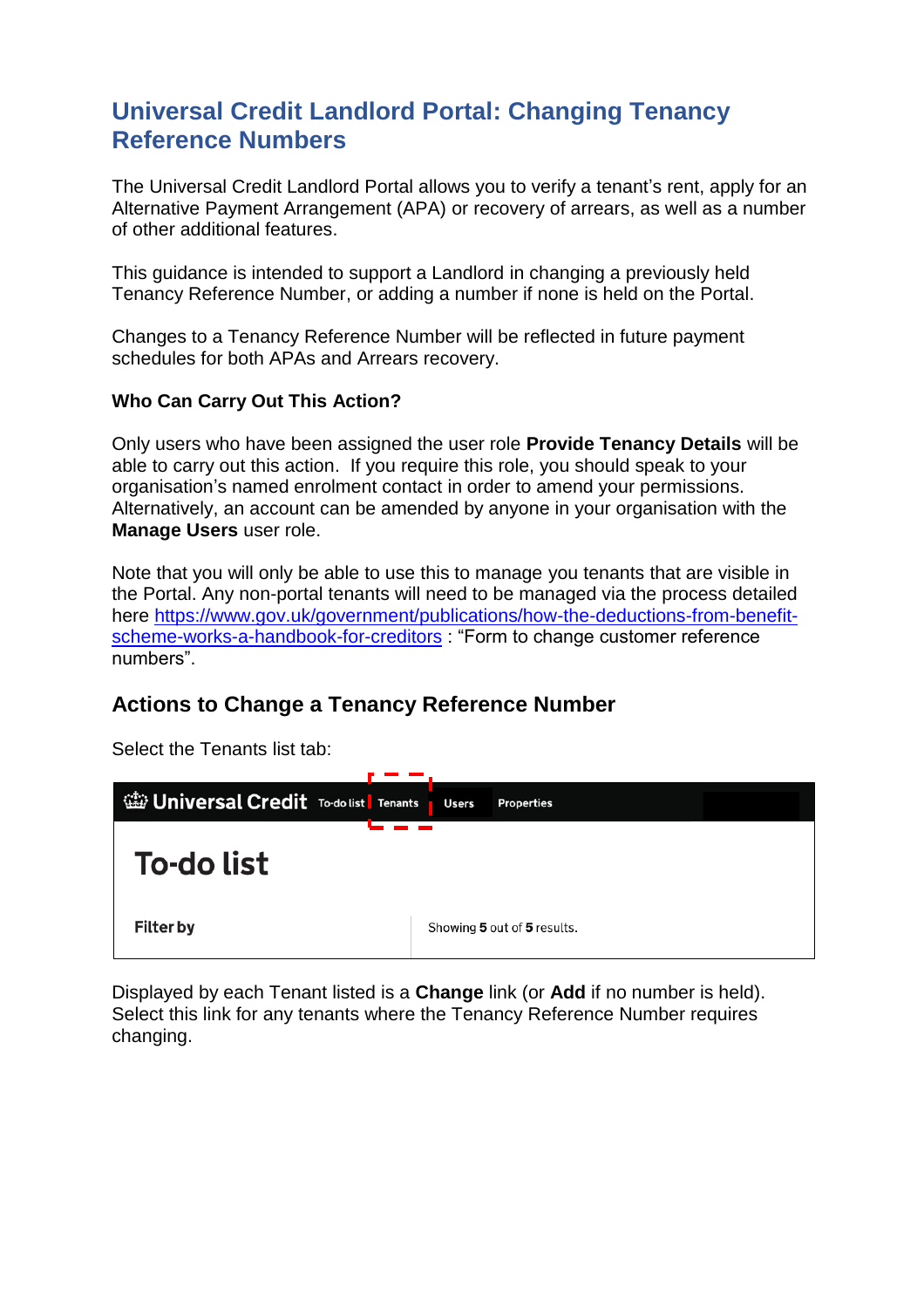| <b>Tenants</b><br>Search | Submit                            |                  |        |
|--------------------------|-----------------------------------|------------------|--------|
| <b>Name</b>              | <b>Address</b>                    | <b>Reference</b> |        |
| <b>Paul Brown</b>        | 10 Victoria Street London SM5 2RT | 1234567          | Change |
| <b>Jane Smith</b>        | 7 London Road Manchester M5 6LL   |                  | Add    |
|                          |                                   |                  |        |

The following screen is presented:

| <b>Tenancy Actions</b>                                           |                                                |
|------------------------------------------------------------------|------------------------------------------------|
| Paul Brown                                                       |                                                |
| Your tenant reference                                            | 1234567                                        |
| Address                                                          | 10 victoria street<br>London<br>SM52RT         |
| Verification status                                              | Housing details verified on 22 January 2021    |
| Alternative payment arrangement                                  | Requested by Southwark Council on 22 July 2020 |
| Do you have a new reference number for this tenant?<br>Yes<br>No |                                                |
| Continue<br><b>Back</b>                                          |                                                |

Select **Yes** if you have a new reference number (if **No** is selected followed by **Continue**, you will be returned to the **Tenants** screen).

If **Yes** is selected, enter the new number in the available field, then select **Continue**.

| Do you have a new reference number for this tenant?<br>Yes<br>No |
|------------------------------------------------------------------|
| What is the new reference number?                                |
| Continue<br><b>Back</b>                                          |

 $\mathbb{R}$ 

Note: The Tenancy Reference Number entered may only contain the following: Letters, Numbers, or the following symbols: ".", "&" and "/". The reference number must also be a minimum of 3 characters, a maximum of 16, and should be your unique reference number that you use to identify the tenant.